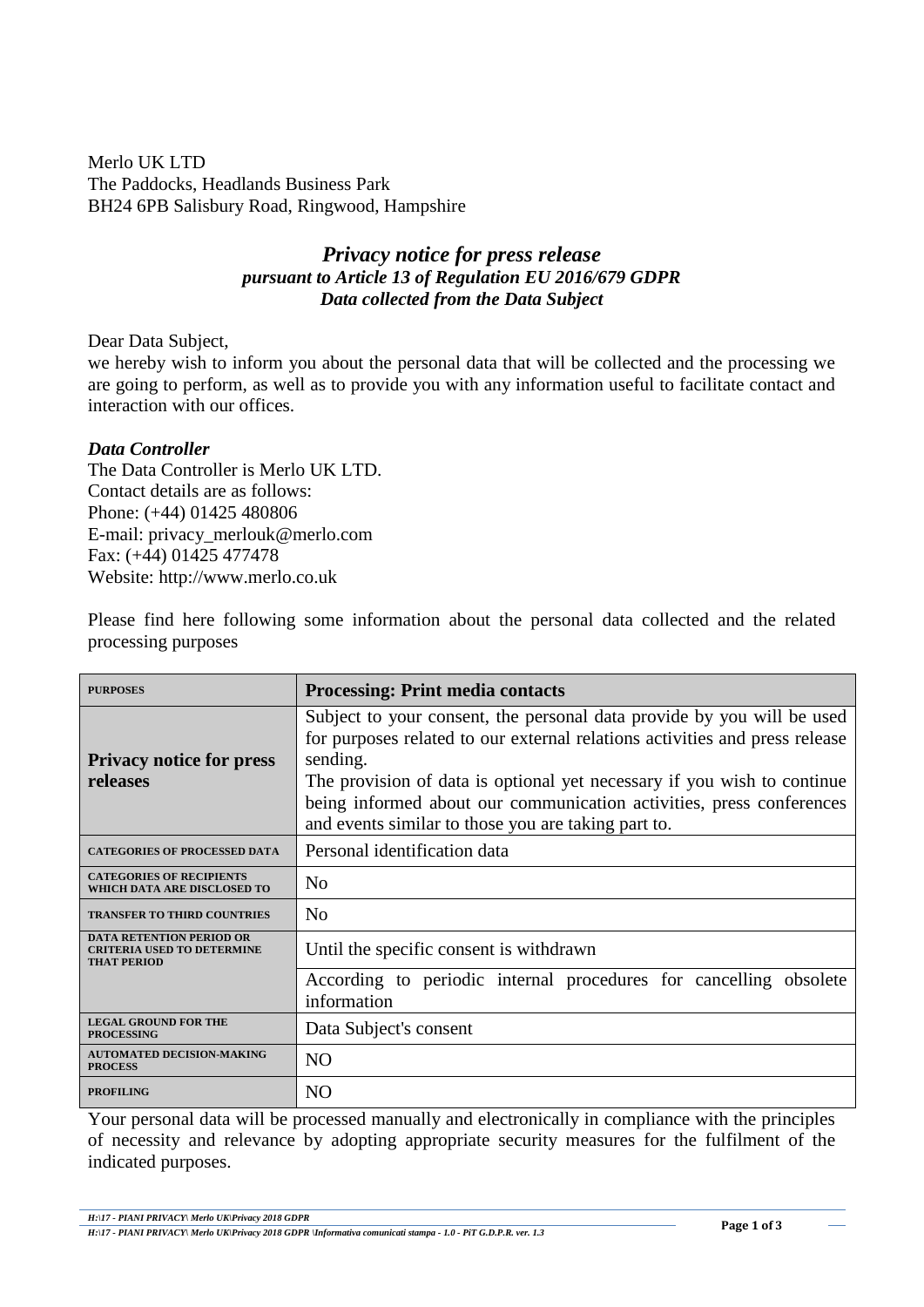Your personal data will be processed by subjects expressly authorized and trained in matters of personal data protection; the IT technicians and staff overseeing the operation of our IT system will be able to access the data incidentally.

We also inform you briefly that you have the right to request information on your personal data that we are processing, ask for its rectification or erasure, as well as to oppose the processing, request the restriction of the processing and the portability of the data according to the provisions of Articles 15 to 22 of the Regulation EU 2016/679 GDPR (copy of the text of the mentioned articles can be requested at the addresses indicated above).

You are entitled, at any time, to lodge a complaint with a territorially competent supervisory authority.

If the processing is based in whole or in part on your consent, you have the right to freely withdraw it at any time through the contact details indicated above. The processing performed in compliance with the consent given and the related legal effects will remain valid even after the possible withdrawal of the consent.

For any clarification or communication regarding the processing of your data, please do not hesitate to contact us.

> The Data Controller Merlo UK LTD

Latest update: 02/04/2019 - Version 1.0